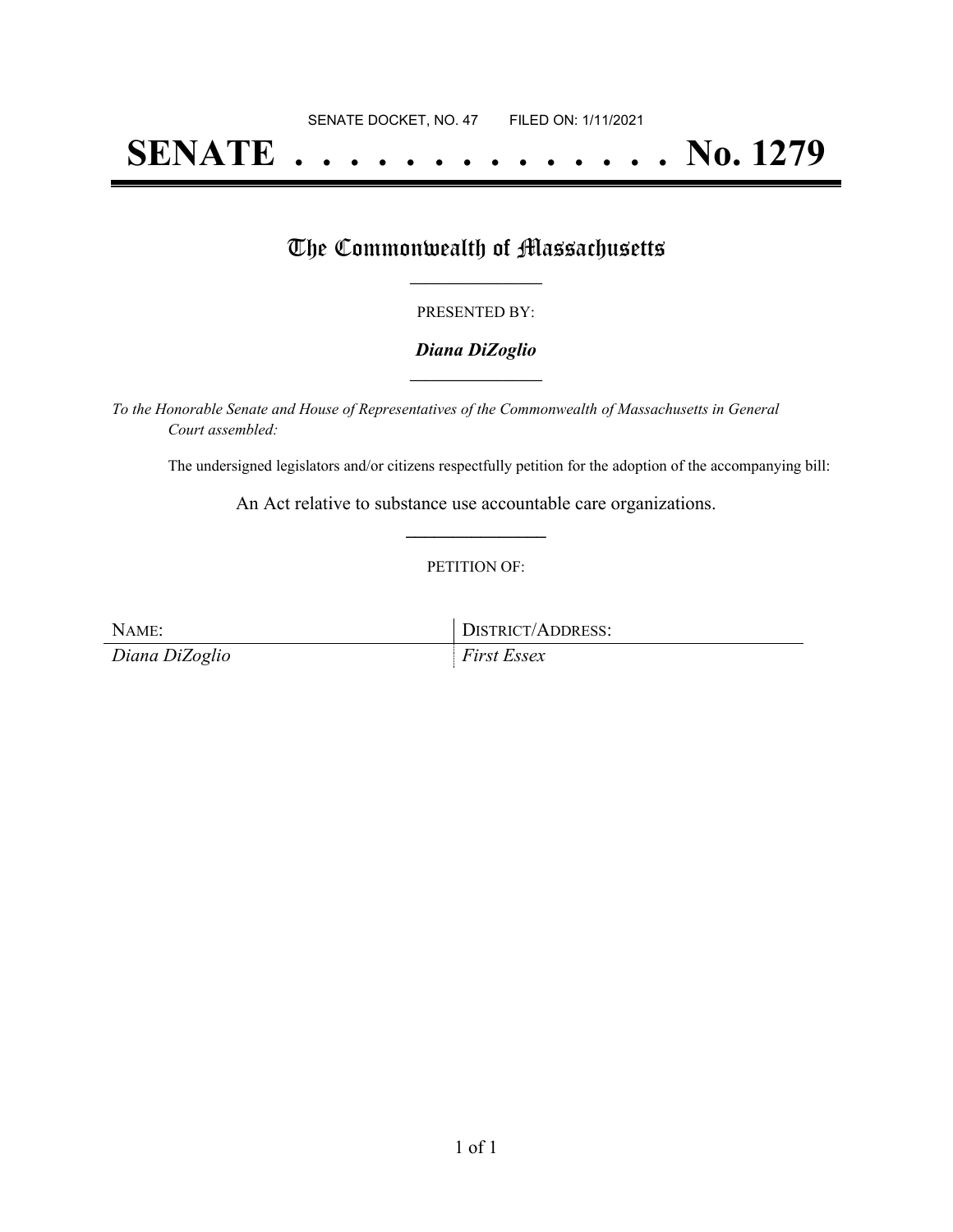#### SENATE DOCKET, NO. 47 FILED ON: 1/11/2021

## **SENATE . . . . . . . . . . . . . . No. 1279**

By Ms. DiZoglio, a petition (accompanied by bill, Senate, No. 1279) of Diana DiZoglio for legislation relative to substance abuse accountable care organizations. Mental Health, Substance Use and Recovery.

#### [SIMILAR MATTER FILED IN PREVIOUS SESSION SEE SENATE, NO. *1140* OF 2019-2020.]

### The Commonwealth of Massachusetts

**In the One Hundred and Ninety-Second General Court (2021-2022) \_\_\_\_\_\_\_\_\_\_\_\_\_\_\_**

**\_\_\_\_\_\_\_\_\_\_\_\_\_\_\_**

An Act relative to substance use accountable care organizations.

Be it enacted by the Senate and House of Representatives in General Court assembled, and by the authority *of the same, as follows:*

- 1 SECTION 1. Chapter 6D of the General Laws is hereby amended by adding the
- 2 following section:-
- 3 Section 19. (a) For the purposes of this section the following terms, shall unless the

4 context clearly appears otherwise, have the following meanings:-

- 5 "Substance use disorder accountable care organization", a provider organization certified
- 6 under section 15 or other organization engaged in the treatment or management of substance use

7 disorder.

8 "Recovery center", a halfway house, treatment unit, detoxification facility, facility 9 licensed pursuant to section 7 of chapter 111E or a residence that provides or advertises as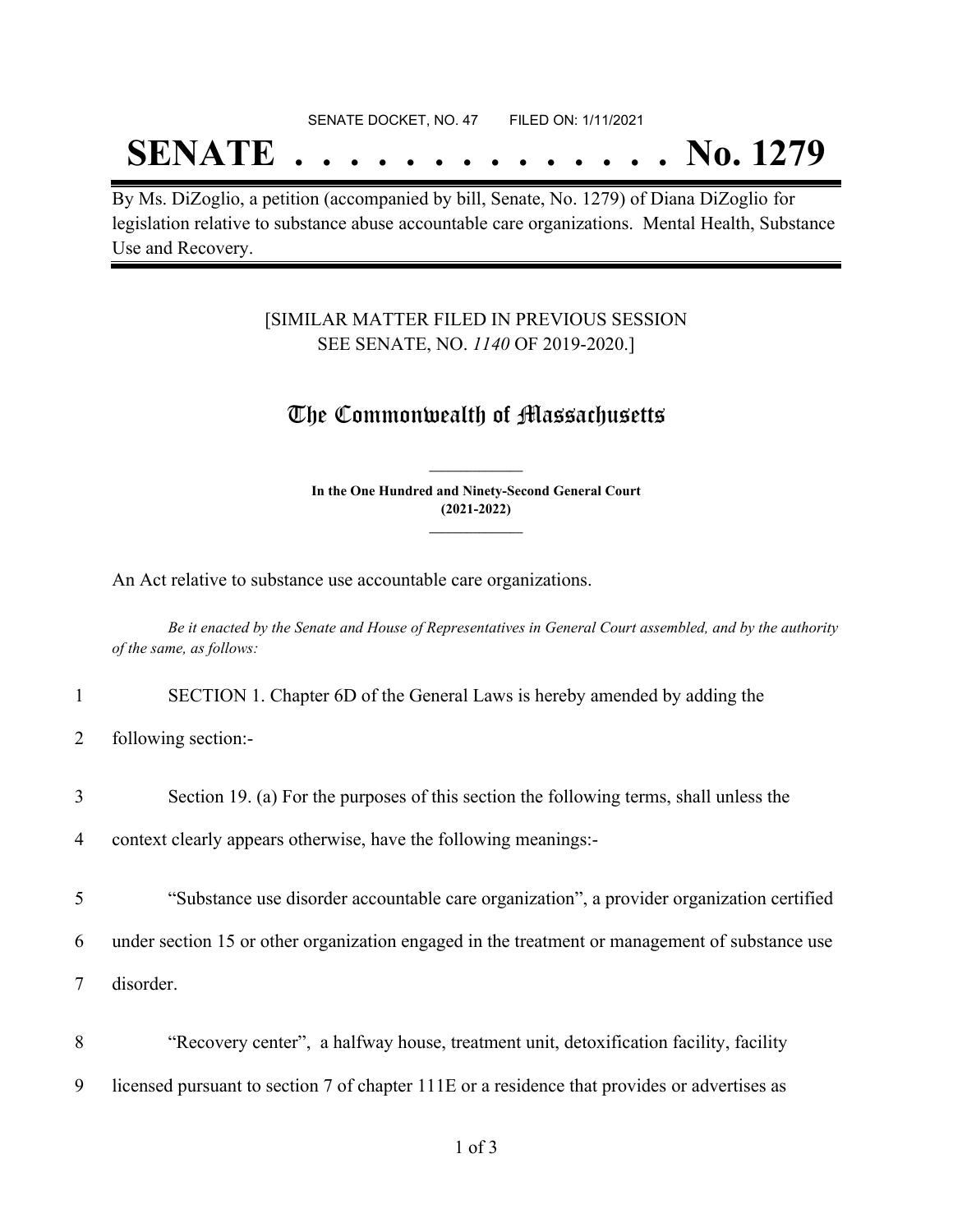providing, an alcohol and drug free environment for people recovering from substance use disorders.

| 12 | "Recovery program", any program or services delivered by or through a substance use               |  |  |
|----|---------------------------------------------------------------------------------------------------|--|--|
| 13 | disorder accountable care organization at a recovery center.                                      |  |  |
| 14 | "Substance use disorder", the range of conditions associated with alcohol, tobacco and            |  |  |
| 15 | other drug use, including substance dependence, use and withdrawal as defined by the American     |  |  |
| 16 | Psychiatric Association.                                                                          |  |  |
| 17 | (b) The commission shall facilitate and coordinate the creation of recovery programs              |  |  |
| 18 | provided by a substance use disorder accountable care organization, for the purpose of ensuring   |  |  |
| 19 | and improving access to appropriate mental health and substance use disorder services             |  |  |
| 20 | throughout the commonwealth by providing a platform for the organization of all relevant health,  |  |  |
| 21 | mental health, substance use, and other community entities, and by providing a mechanism to       |  |  |
| 22 | use and channel financial and other resources efficiently and effectively.                        |  |  |
| 23 | The commission shall identify unmet community needs that may be coordinated<br>(c)                |  |  |
| 24 | or provided by a substance use disorder accountable care organization through a recovery          |  |  |
| 25 | program, including, but not limited to, the following:                                            |  |  |
| 26 | waiting lists in community mental health and substance use services;<br>(1)                       |  |  |
| 27 | hospital emergency department use by persons with mental and substance use<br>(2)                 |  |  |
| 28 | illnesses; including volume, length of stay, and challenges associated with obtaining psychiatric |  |  |
| 29 | assessment;                                                                                       |  |  |
| 30 | difficulty obtaining admission to inpatient facilities, and reasons therefore;<br>(3)             |  |  |

of 3